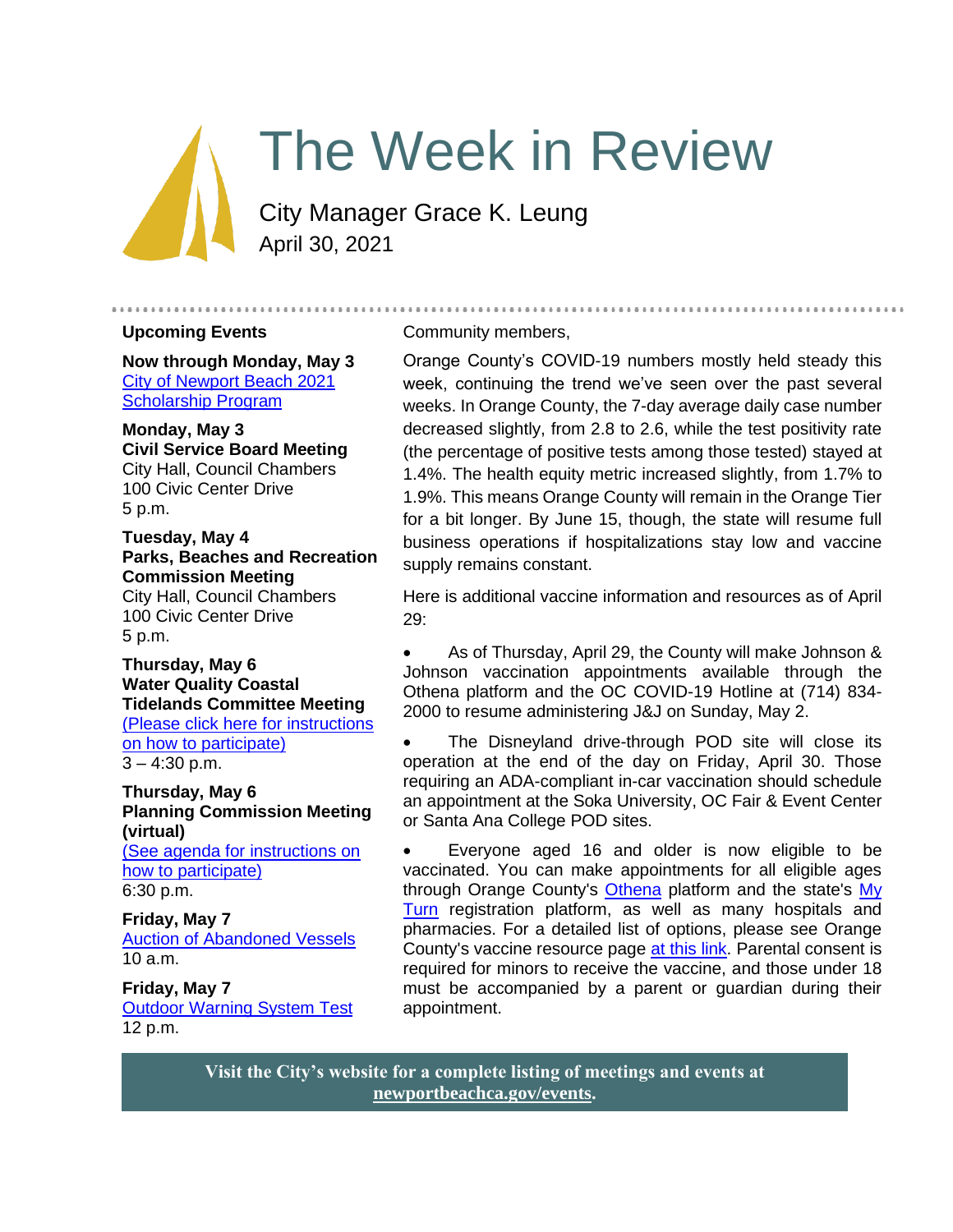# **COVID-19 Cases in Newport Beach**

As of April 29, the total number of COVID-19 cases in Newport Beach was 3,868 and the total cases in Orange County was 253,780. The number of recovered COVID-19 patients countywide as of April 29 was 246,331. These figures are provided to Orange County by the California Department of Public Health.

## **City Permit Fees for Accessory Dwelling Units Waived Through 2022**

The City Council this week approved a temporary program to waive all City permit fees for accessory dwelling units (ADUs) through the end of 2022. The temporary fee waiver is designed to encourage additional development of new ADUs, and prompt homeowners to seek permits for existing ADUs that are currently unauthorized but meet City codes.

ADUs are secondary houses or apartments located on the same lots as primary residences, with their own kitchens, dining areas and entrances. They include attached or stand-alone guest houses, converted garages, and apartments above garages. ADUs and their smaller counterparts, junior ADUs (JADUs), are a key part of the City's effort to meet state housing mandates that require Newport Beach to plan for the development of 4,845 new housing units over the next eight years. Also, ADUs tend to be small and more affordable, which helps the City meet the state's lower-income housing goals.

[Click here](https://www.newportbeachca.gov/Home/Components/News/News/39267/2720) for more information on the waiver program. If you are interested in developing an ADU or permitting an existing unit, please call the Community Development Department at 949-644-3200.

### **Fire Department Updates**

The Newport Beach Fire Department (NBFD) hosted its very first vaccination clinic without assistance from the County or other agencies. It was the first fire department in the State of California to obtain vaccination doses directly from the federal government and given the ability to distribute them. NBFD was able to give 113 Moderna doses to people aged 18 and older in our Civic Center Community room.

On April 12, 2021, NBFD placed paramedics on two more fire engines. We now have a paramedic riding on all eight fire engines spread throughout the entire City of Newport Beach. This has been a goal of the NBFD since 2013. We have slowly transitioned Firefighter positions to Firefighter/Paramedic positions thus giving us quicker paramedic response times and an increased level of life saving capabilities. We are very excited and proud of this upgrade in service levels to our community. Staffing has not increased, just the level of training of existing positions.

### **City Accepting Applications for Community, Special Events Grants**

The City is now accepting applications from organizations that provide community programs available to Newport Beach residents, and from qualified event organizers seeking financial support for Newport Beach-based events.

The application deadline for both grant programs is Thursday, May 13, at 5 p.m. To apply for the community grants, visit [newportbeachca.gov/grants.](https://www.newportbeachca.gov/government/departments/city-manager/community-programs-grants) For special event grant information and application, [go to this link.](https://www.newportbeachca.gov/government/departments/recreation-senior-services/grants)

### **Notice of Vacancies**

The City of Newport Beach City Clerk's office welcomes and encourages residents to apply for the following upcoming vacancies on City Boards and Commissions:

- Board of Library Trustees (one seat)
- Building and Fire Board of Appeals (two seats)
- City Arts Commission (three seats)
- Civil Service Board (one seat)
- Harbor Commission (two seats)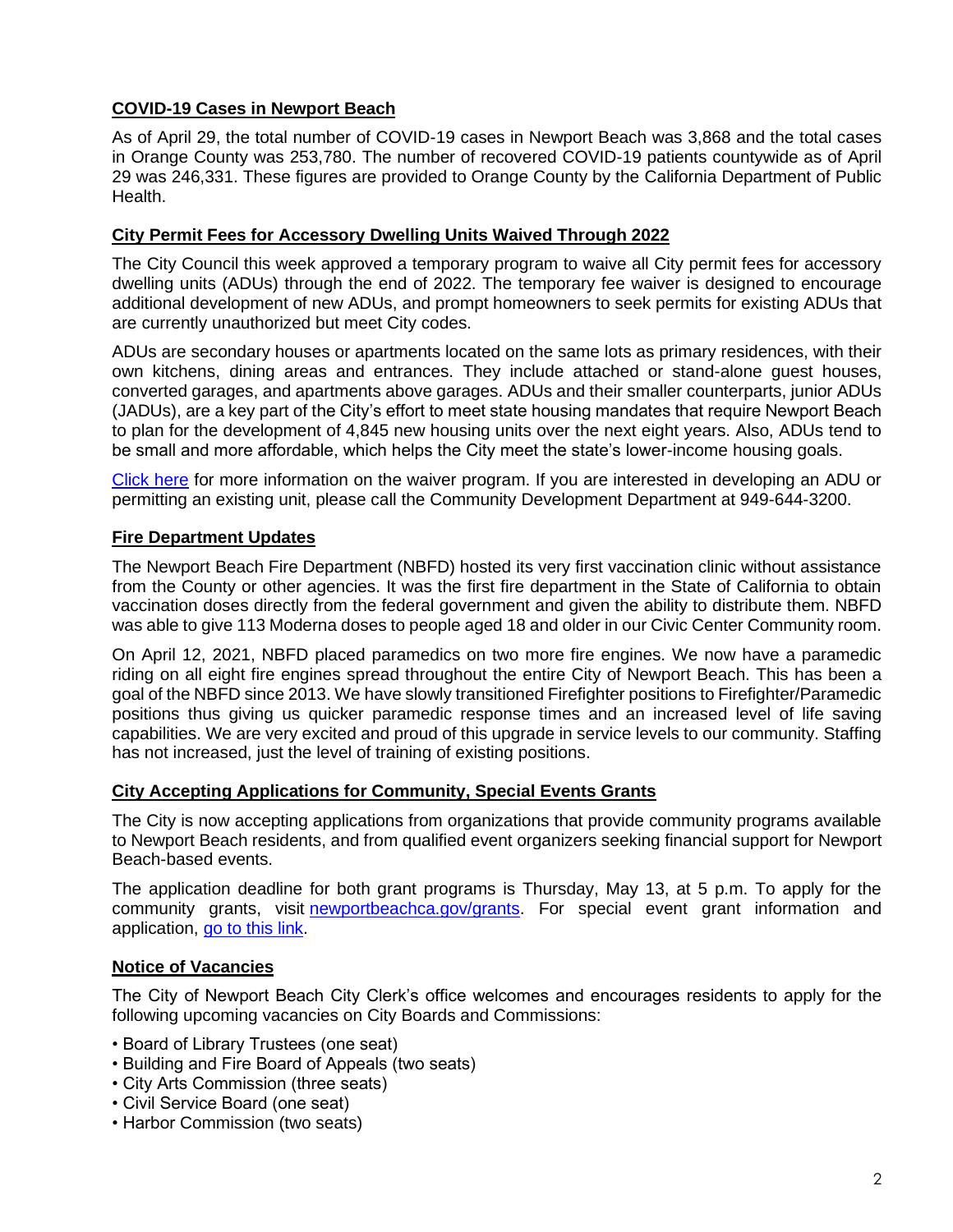- Parks, Beaches & Recreation Commission (two seats)
- Planning Commission (two seats)

All terms are for four years, expiring June 30, 2025. All applicants must be qualified electors of the City, none of whom shall hold any paid office or employment in City government (Section 702 of the City Charter).

The deadline for filing applications is noon on Wednesday, May 12, 2021. The application can be found at [http://www.newportbeachca.gov/vacancy.](http://www.newportbeachca.gov/vacancy) Information regarding the Boards and Commissions can be accessed at [http://www.newportbeachca.gov/bcc.](http://www.newportbeachca.gov/bcc)

## **Residences at Newport Center: Study Session and Notice of Availability of Draft EIR**

On Thursday, April 29, 2021, the Community Development Department released a Notice of Availability (NOA) of the Draft Environmental Impact Report (Draft EIR) for the Residences at Newport Center Project (PA2020-020). The proposed Project is located at 150 Newport Center Drive and consists of the demolition of an existing carwash and construction of 28 condominium units and common space areas over a two-level below grade parking garage. A detailed project description is available in the Notice of Availability (NOA) and Draft EIR (linked below).

The NOA includes an invitation for the public, agencies, and interested parties to provide comments on the Draft EIR. The 45-day public comment period runs from **April 29, 2021 through June 14, 2021**. An electronic copy of the NOA and Draft EIR are available online: [www.newportbeachca.gov/ceqa](http://www.newportbeachca.gov/ceqa) and hard copies are available to view at City Hall and the Central Library. All comments or other responses to this notice should be submitted in writing either via mail to: Liz Westmoreland, Associate Planner, City of Newport Beach, Community Development Department, 100 Civic Center Drive, First Floor Bay B, Newport Beach, California 92660, or via email to [lwestmoreland@newportbeachca.gov,](mailto:lwestmoreland@newportbeachca.gov) 949-644- 3234.

The City will also conduct a Study Session with the Planning Commission at the City Council Chambers on **Thursday, May 6, 2021, at 6:30 p.m.** The purpose of the study session is to introduce the project and provide the Planning Commission and public with the opportunity to learn about the project and request specific information prior to the public hearing. No action on either the project or Draft EIR will be taken by the Planning Commission at the study session.

# **Bay Bridge Pump Station Update**

The Orange County Sanitation District (OCSD) will be doing some work at its Bay Bridge Pump Station located on Pacific Coast Highway near Bayside Drive starting in May. On the night of May 4, traffic control will be installed for a single lane closure of the northbound PCH curb lane and sidewalk. The closure will remain in place for a few weeks but will be removed before the Memorial Day holiday.

If residents have any questions about the work, they may contact the OCSD Construction Hotline at (714) 378-2965 or email [ConsructionHotline@ocsan.gov.](mailto:ConsructionHotline@ocsan.gov) Residents may also visit [www.ocsan.gov/BayBridge](https://gcc02.safelinks.protection.outlook.com/?url=http%3A%2F%2Fwww.ocsan.gov%2FBayBridge&data=04%7C01%7Cmperry%40ocsan.gov%7Cb5c44e2de2df48f5010608d90b2b9617%7C7dc58bd8971e44ae934be60eafc73549%7C1%7C0%7C637553104110761643%7CUnknown%7CTWFpbGZsb3d8eyJWIjoiMC4wLjAwMDAiLCJQIjoiV2luMzIiLCJBTiI6Ik1haWwiLCJXVCI6Mn0%3D%7C1000&sdata=II%2F0pK%2BYPiVU85aMkXqMIMX%2FCVNJVZcdAekZFgrJ3A4%3D&reserved=0) for more information about the Bay Bridge Pump Station.

### **Civic Center Pathway Replacement Update**

The contractor replacing the deteriorated paths through the Civic Center Park has completed the removal of the first half of the pathway. For the safety of the public during the coming removal operations, all pedestrian traffic will be detoured to the sidewalk on Avocado Avenue or Macarthur Boulevard. Pathways through the park will be opened as new surfacing is completed and pedestrian access considered safe. The full project is scheduled for completion by the end of May.

### **April 24, 2021 Shredding and E-Waste Disposal Event**

Public Works Department held a shredding and E-waste collection event at the Harbor Day School parking lot located at 3443 Pacific View Drive on Saturday, April 24. The event took place from 8 a.m. until noon. City and ERI crews unloaded boxes and bags of documents for shredding and electronic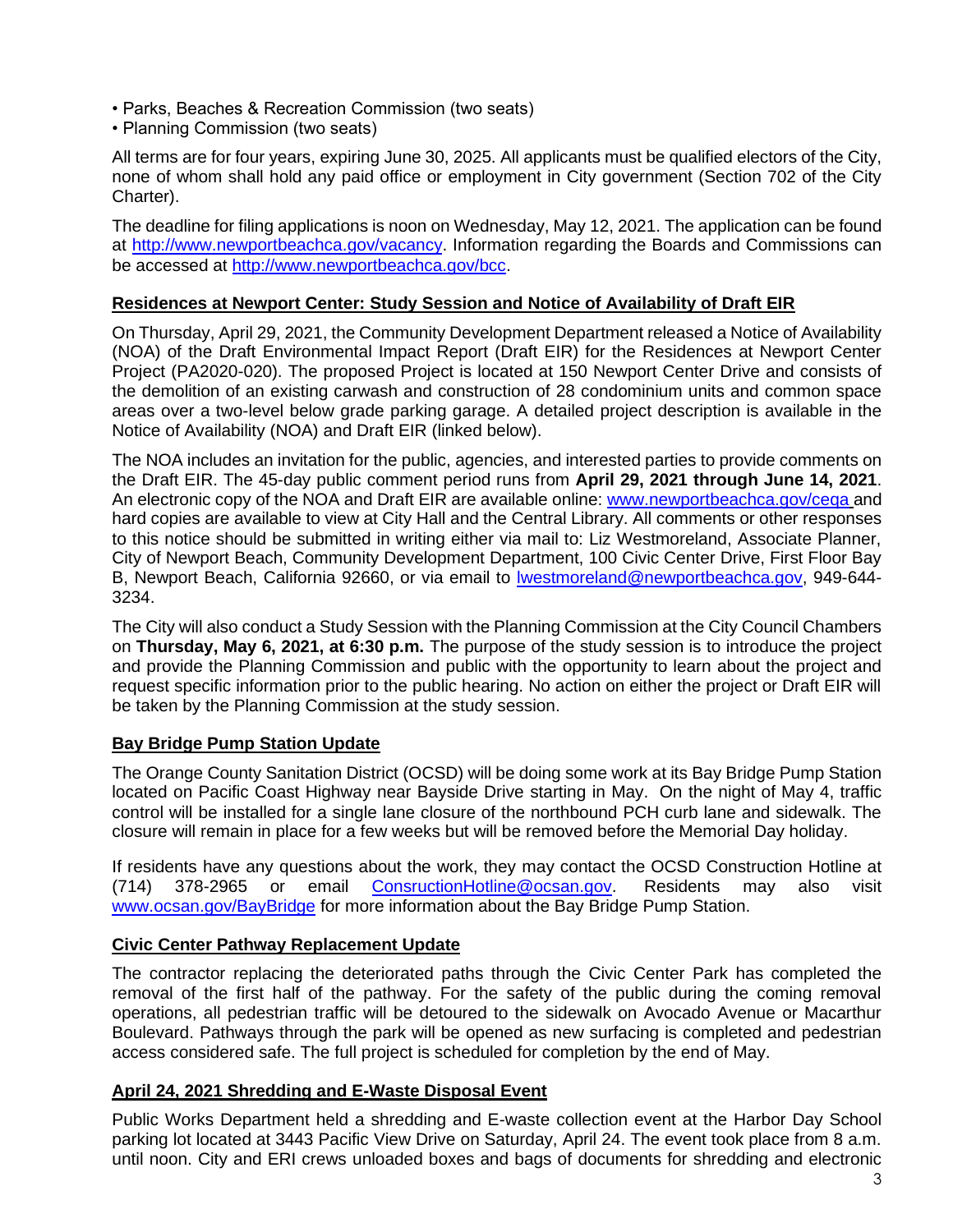wastes from 348 vehicles. A total of 5,000 lbs. of paper was collected for on-site shredding services and 5992 lbs. of electronic waste was collected for proper disposal/recycling. The next shredding and e-waste disposal event be held on October 16, 2021.

## **Arbor Day 2021**

Arbor Day began on April 10, 1872 in Nebraska as a day set aside for planting and calling attention to trees as the newly formed territory was a land almost entirely devoid of trees. And while Nebraska City, NE, is the official birthplace of the Arbor Day holiday, communities around the globe gather every year to celebrate trees and plant for a greener tomorrow.

In Newport Beach, the City partnered with Stanbridge University to celebrate at West Newport Park. City staff and volunteers planted a total of seven trees of various varieties throughout the Park. First graders from Newport Elementary School provided some fantastic coloring pages that were displayed at the planting event. The City is also proud to be recognized by the National Arbor Day Foundation as a Tree City USA for the 31st consecutive year. This year, due to our tremendous planting efforts and with over 35,000 City trees, Newport Beach achieved the Tree City USA Growth Award for the 18th year!

While most holidays celebrate something that has already happened and is worth remembering, Arbor Day represents a hope for the future. The simple act of planting trees represents a belief that the tree will grow to provide us with clean air and water, cooling shade, habitat for wildlife, healthier communities, and endless natural beauty all for a better tomorrow

### **Balboa Boulevard Project Progress Update**

On January 4, Balboa Boulevard was closed to allow the undergrounding project work to proceed towards Newport Pier. The promise was that the road would be back open by May 1. We are happy to report that goal has been accomplished to the day. Periodic closures during the work week will continue through late May or early June but staff will keep a close eye on traffic (cars, bikes and pedestrians) as we approach summer. Work on the alleys in the area will continue through much of the summer with the work hopefully completed by September. The final phase of the work near McFadden Plaza and the Court Street area will be done after the summer rush. Should you have any questions or concerns please don't hesitate to contact Michael Sinacori at (949) 644-3342 or email him at [msinacori@newportbeachca.gov.](mailto:msinacori@newportbeachca.gov) The goal is to complete this complicated project with the minimal amount of impacts as possible to the public.

### **Homelessness Update**

Beginning in May, those experiencing homelessness in Newport Beach can find temporary shelter and support services in the new Costa Mesa Bridge Shelter. Through a partnership agreement with Costa Mesa, the new shelter at 3175 Airway Avenue provides up to 72 beds for individuals experiencing homelessness in Costa Mesa and Newport Beach. The shelter is operated by Mercy House, which provides case management to locate appropriate permanent housing, assist with job searches, and provide other on-site services.

The City discourages panhandling in favor of targeted assistance through the Good Giving Program. Donations received through the program enable staff to purchase items such as bicycles, work boots, and small household items for newly housed people. All donations are tax deductible. If you would like more information, or to donate, please visit our [Good Giving Program web page.](https://newportbeachca.gov/trending/community-issues/homelessness/how-you-can-help)

City staff works closely with our contractor City Net, and our regional partners throughout the county and state, to address homelessness. The City Net hotline number is (714) 451-6198. Those who call the hotline may leave a detailed voicemail message for themselves or others in need and City Net staff will respond within 48 hours. For immediate assistance, call the County's Crisis Prevention Hotline at (877) 7-CRISIS or (877) 727-4747.